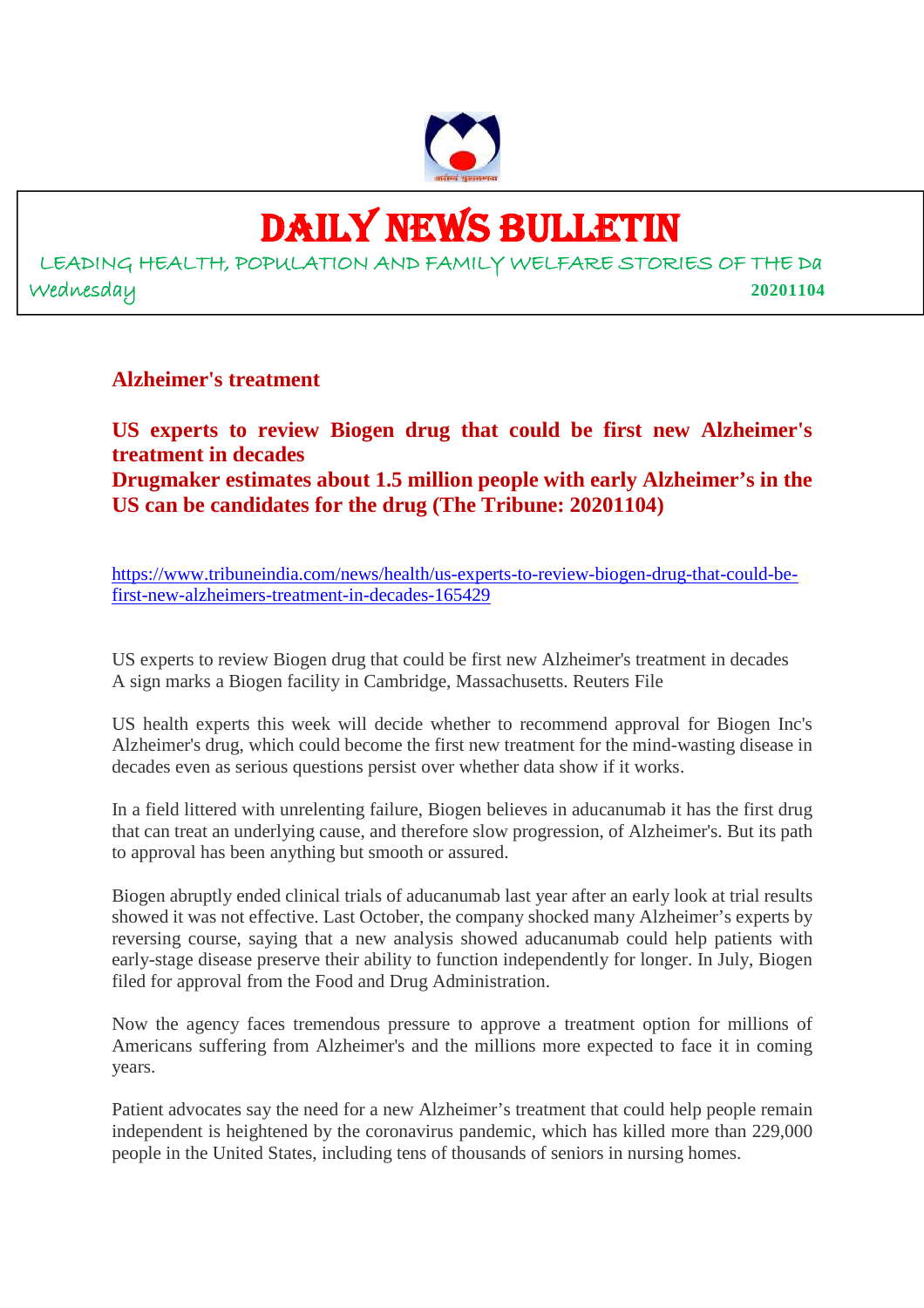"The pandemic came and it changed everything," said Russ Paulsen, chief operating officer at patient advocacy group UsAgainstAlzheimer's. "We need something to keep people out of nursing homes."

A committee of outside advisers to the FDA will discuss aducanumab on November 6. The agency's final decision is expected by March. European health regulators have also accepted the drug for review.

Charles Flagg, a 79-year-old retired minister from Jamestown, Rhode Island, had been enrolled for years in a trial of aducanumab before it was stopped. He started receiving the drug again in August as part of a follow-up study, according to his wife Cynthia Flagg.

"He's not 100 per cent himself, but overall I'm not dealing with someone that needs to be led around or be in a care home," said Flagg.

Aducanumab, an antibody designed to remove amyloid plaques from the brain - a strategy tried with many failed Alzheimer's drugs - would reap billions of dollars in sales if approved.

Biogen, along with partner Eisai Co Ltd, is one of the last large drugmakers pursuing treatments for a disease that afflicts nearly 6 million Americans and millions more worldwide.

Biogen estimates about 1.5 million people with early Alzheimer's in the United States could be candidates for the drug.

'Clinically meaningful'

Late last year, Biogen said one of its two pivotal studies of aducanumab showed a statistically significant benefit at slowing cognitive and functional decline in patients with early Alzheimer's.

A second trial failed to achieve that goal, but did show a benefit for a subset of patients who were given a high dose for at least 10 months.

In March, it opened a follow-up long-term safety study to 2,400 people who had previously participated in trials of aducanumab, like Flagg.

Many Alzheimer's researchers say Biogen should conduct a third large study to prove aducanumab works. They worry about its possible side-effects, such as brain-swelling, and the potential cost.

"Aducanumab's efficacy as a treatment for the cognitive dysfunction in Alzheimer's disease cannot be proven by clinical trials with divergent outcomes," said Mayo Clinic neurologist Dr David Knopman, who was recused from the expert panel because he helped conduct the trials.

Others believe the FDA could approve the drug without another trial.

Previous clinical studies had largely targeted patients in later stages of the disease, while many experts now believe attacking Alzheimer's as early as possible may be the key to success. But there was a lack of clarity on how to assess a drug's success when functional deficits are less pronounced.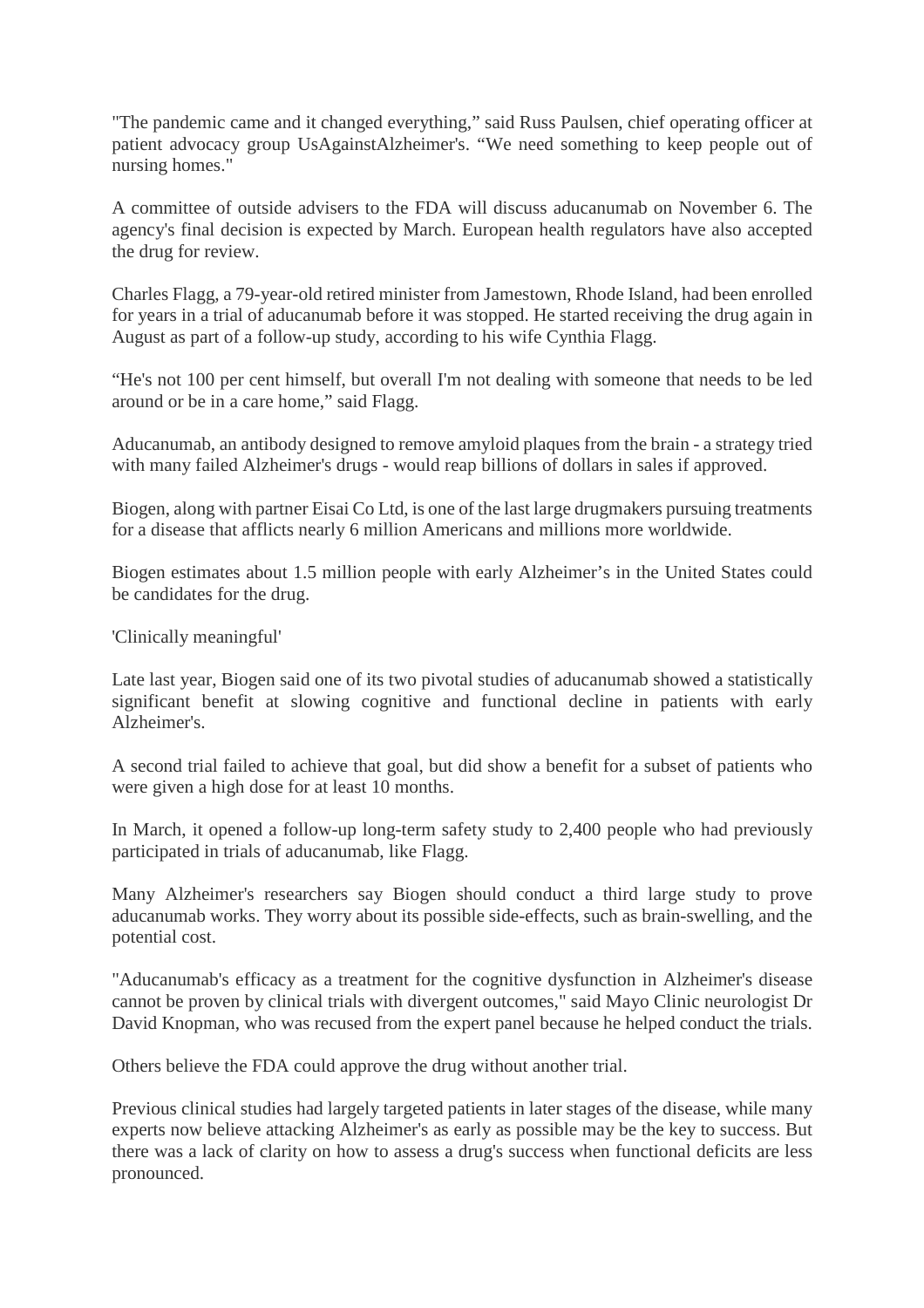In 2018, the FDA revised its standard of proof guidance for reviewing Alzheimer's drugs by essentially combining what had been separate goals for cognition, or memory, and day-to-day function. The new guidance stressed the need for a drug to show "clinically meaningful" benefits, a term it has not clearly defined.

Alzheimer's advocacy groups are pushing for a broad definition, saying it should include preserving the ability to perform daily activities such as shopping independently or remembering to turn off a stove.

"They have been trying to lower the bar and help any company to get a drug approved," said Dr Marwan Sabbagh, from the Cleveland Clinic Lou Ruvo Center for Brain Health in Las Vegas.

#### **COVID-19 spread**

#### **Hot or cold weather may have no significant effect on COVID-19 spread: Study**

**The study defined weather as 'equivalent air temperature, which combines temperature and humidity into a single value (The Tribune: 20201104)**

https://www.tribuneindia.com/news/health/hot-or-cold-weather-may-have-no-significanteffect-on-covid-19-spread-study-165365

Hot or cold weather may have no significant effect on COVID-19 spread: Study Photo for representation.

Temperature and humidity do not play a significant role in the spread of novel coronavirus, that causes COVID-19, according to a study led by an Indian-origin researcher in the US.

The study, published in the International Journal of Environmental Research and Public Health, suggests that the transmission of COVID-19 from one person to the next depends almost entirely on human behaviour, irrespective of hot or cold weather.

The researchers noted that weather influences the environment in which the coronavirus must survive before infecting a new host. However, it also influenced human behaviour, which moves the virus from one host to another, they said.

"The effect of weather is low and other features such as mobility have more impact than weather. In terms of relative importance, weather is one of the last parameters," said Dev Niyogi, a professor at the University of Texas (UT) at Austin, US, who led the research.

The study defined weather as "equivalent air temperature", which combines temperature and humidity into a single value.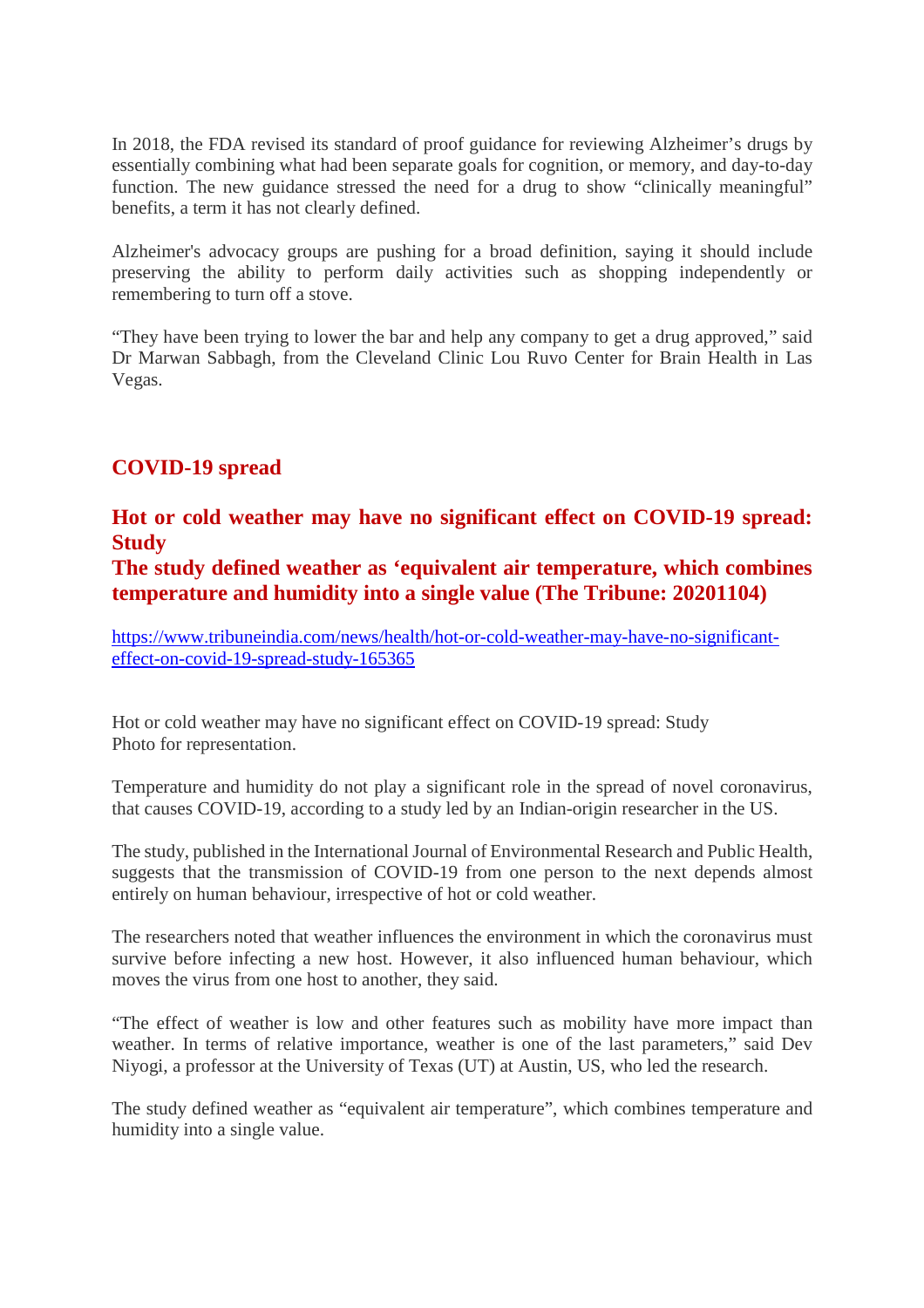The scientists then analysed how this value tracked with coronavirus spread in different areas from March to July 2020, with their scale ranging from the US states and counties, to countries, regions and the world at large.

At the county and state scale, the researchers also investigated the relationship between coronavirus infection and human behaviour, using cellphone data to study travel habits.

The study examined human behaviour in a general sense and did not attempt to connect it to how the weather may have influenced it.

At each scale, the researchers adjusted their analyses so that population differences did not skew results. Across scales, the scientists found that the weather had nearly no influence.

The researchers compared the weather with other factors using a statistical metric that breaks down the relative contribution of each factor towards a particular outcome.

They found that the weather's relative importance at the county scale was less than 3 per cent, with no indication that a specific type of weather promoted spread over another.

In contrast, the data showed the clear influence of human behaviour — and the outsized influence of individual behaviours, according to the researchers.

Taking trips and spending time away from home were the top two contributing factors to COVID-19 growth, with a relative importance of about 34 per cent and 26 per cent respectively, they said.

The researchers noted that the next two important factors were population and urban density, with a relative importance of about 23 per cent and 13 per cent respectively.

"We shouldn't think of the problem as something driven by weather and climate. We should take personal precautions and be aware of the factors in urban exposure," said study co-author Sajad Jamshidi, a research assistant at Purdue University in the US.

Maryam Baniasad, a doctoral candidate at Ohio State University, US, said assumptions about how coronavirus would respond with weather were largely informed by studies conducted in laboratory settings on related viruses.

Baniasad said this study illustrated the importance of studies that analyse how the coronavirus spread through human communities.

"When you study something in a lab, it's a supervised environment. It's hard to scale up to society. This was our first motivation to do a broader study," she added. PTI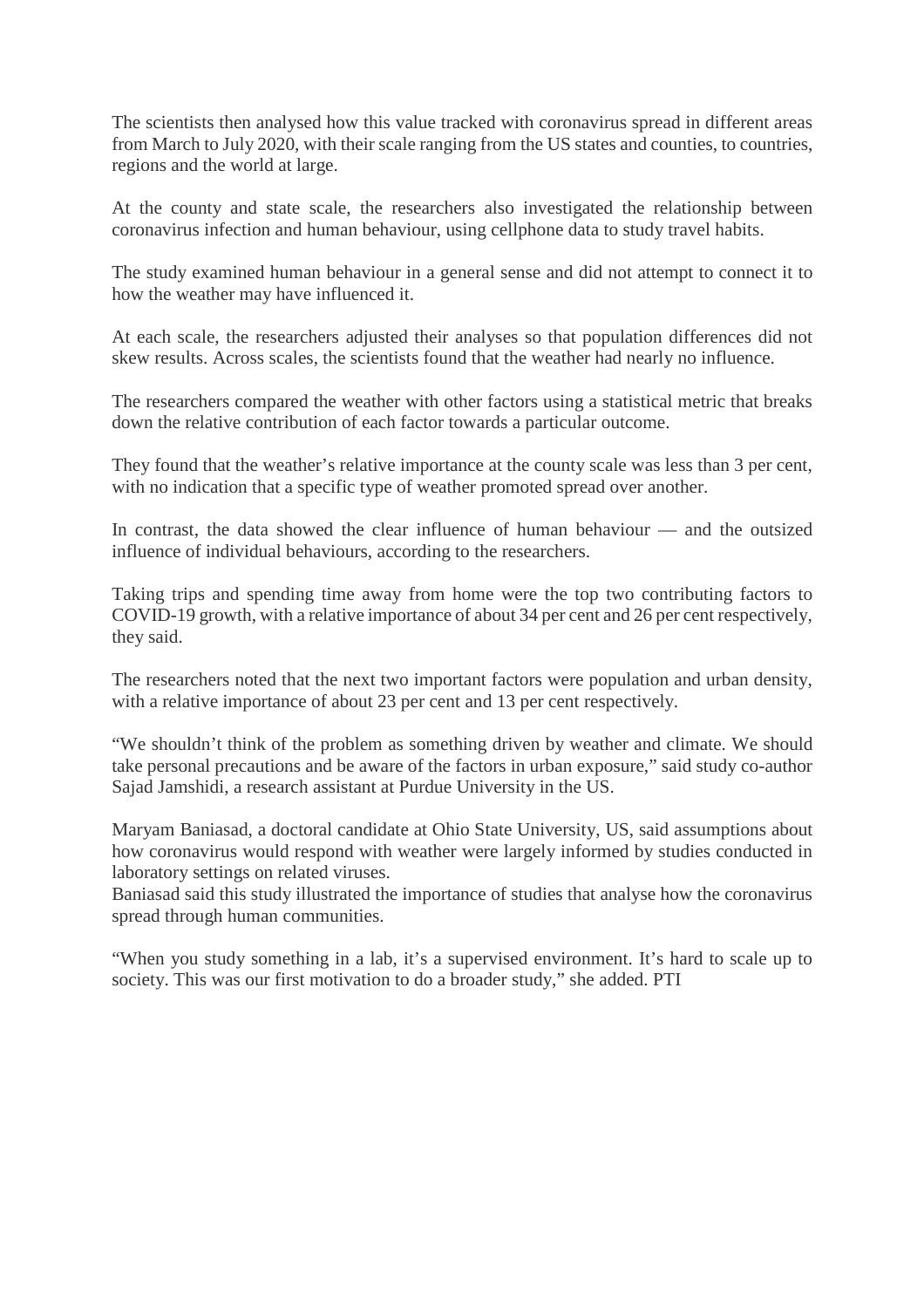#### **Disease transmission**

**COVID-19 super-spreading events play 'outsized role' in disease transmission, say scientists Based on their findings, the scientists developed a mathematical model of COVID-19 transmission, which they used to show that limiting gatherings to 10 or fewer people could significantly reduce the overall number of infections (The Tribune: 20201104)**

https://www.tribuneindia.com/news/health/covid-19-super-spreading-events-play-outsizedrole-in-disease-transmission-say-scientists-165339

COVID-19 super-spreading events play 'outsized role' in disease transmission, say scientists Photo for representation. iStock

COVID-19 super-spreading events, in which one person infected with the novel coronavirus transmits it to many other people, play an "outsized role" in the overall spread of the disease, according to a new study which says preventing large gatherings could significantly curb the pandemic.

The study published in journal PNAS assessed about 60 super-spreading events, revealing that events where one person infects more than six other people are much more common than would be expected if the transmission patterns followed statistical distributions commonly used in epidemiology.

Based on their findings, the scientists, including those from the Massachusetts Institute of Technology (MIT) in the US, developed a mathematical model of COVID-19 transmission, which they used to show that limiting gatherings to 10 or fewer people could significantly reduce the overall number of infections.

"Super-spreading events are likely more important than most of us had initially realised. Even though they are extreme events, they are probable and thus are likely occurring at a higher frequency than we thought," said James Collins, senior author of the new study.

"If we can control the super-spreading events, we have a much greater chance of getting this pandemic under control," Collins said.

For the novel coronavirus, the scientists said the "basic reproduction number" was around three, meaning that on average, each person infected with the virus spreads it to about three other people.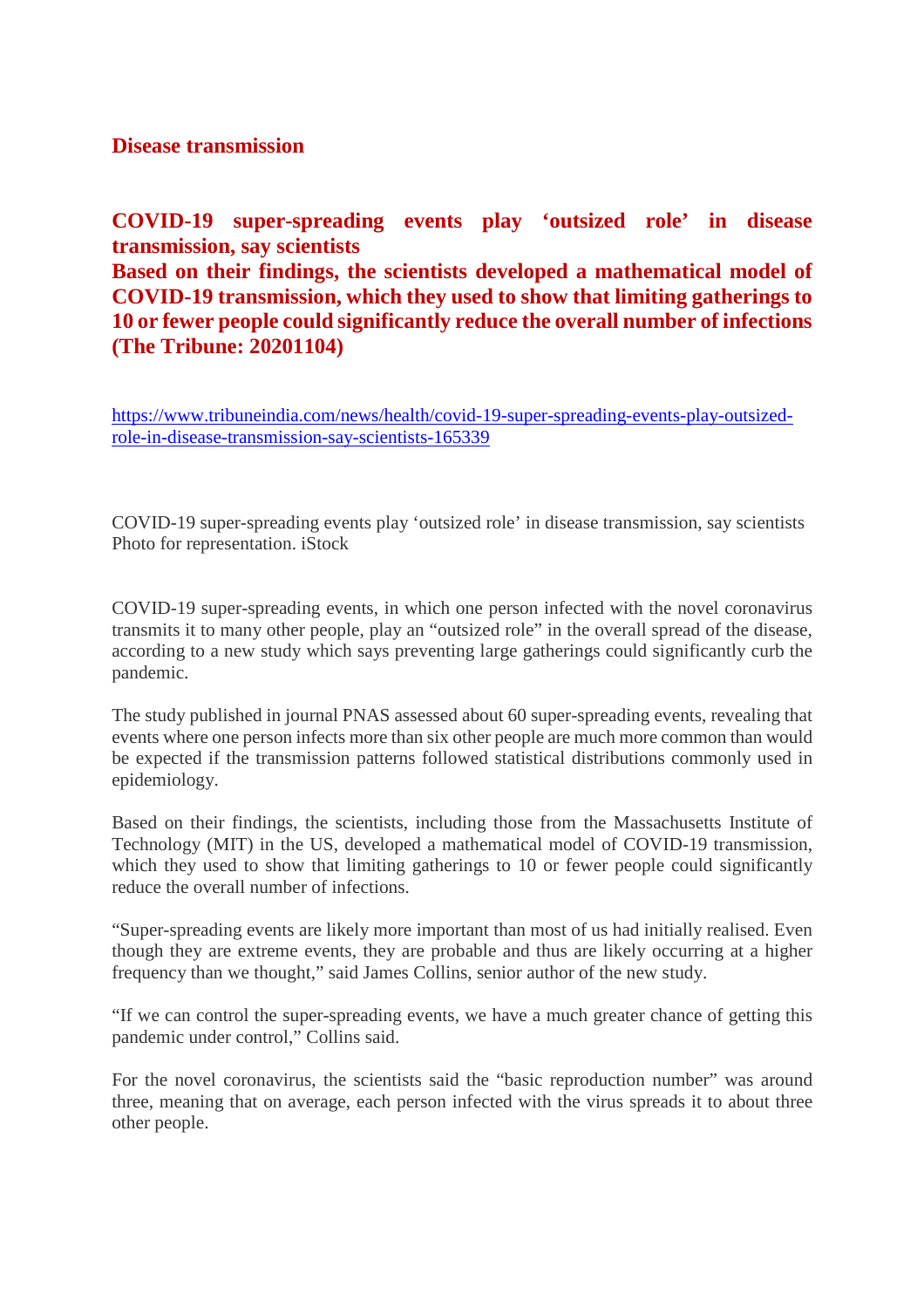However, they said this number varies widely from person to person, with some who don't spread the disease to anyone else, while "super-spreaders" infect dozens of individuals.

"We figured that an analysis that's rooted in looking at super-spreading events and how they happened in the past can inform how we should propose strategies of dealing with, and better controlling, the outbreak," said Felix Wong, another study co-author from MIT.

In the research, the scientists defined super-spreaders as individuals who passed the virus to more than six other people.

Using this definition, they identified 45 super-spreading events from the current COVID-19 pandemic and 15 additional instances from the 2002-03 SARS pandemic outbreak, all documented in scientific journal articles.

According to the researchers, during most of these events, between 10 and 55 people were infected but two of them, both from the 2003 outbreak, involved more than 100 people.

Typically, events in which the disease spreads to dozens of people would be considered very unlikely, they said.

However, the MIT team found that this was not the case for coronavirus super-spreading events.

The scientists found that even though super-spreading events were extreme, they were still likely to occur.

"This means that the probability of extreme events decays more slowly than one would have expected," Wong said. "These really large super-spreading events, with between 10 and 100 people infected, are much more common than we had anticipated," he added.

According to the researchers, many factors may contribute to making someone a superspreader, including their viral load and other biological factors.

They did not address these factors in this study, but the scientists modelled the role of connectivity — defined as the number of people that an infected person comes into contact with.

In order to study the effects of connectivity, the scientists created and compared two mathematical network models of disease transmission.

In each, the average number of contacts per person was 10, but they designed one model to have an exponentially declining distribution of contacts, while in the other, some people had many contacts.

The researchers found that in the latter model, many more people became infected through super-spreader events.

However, the study noted that the transmission stopped when people with more than 10 contacts were taken out of the network and assumed to be unable to catch the virus.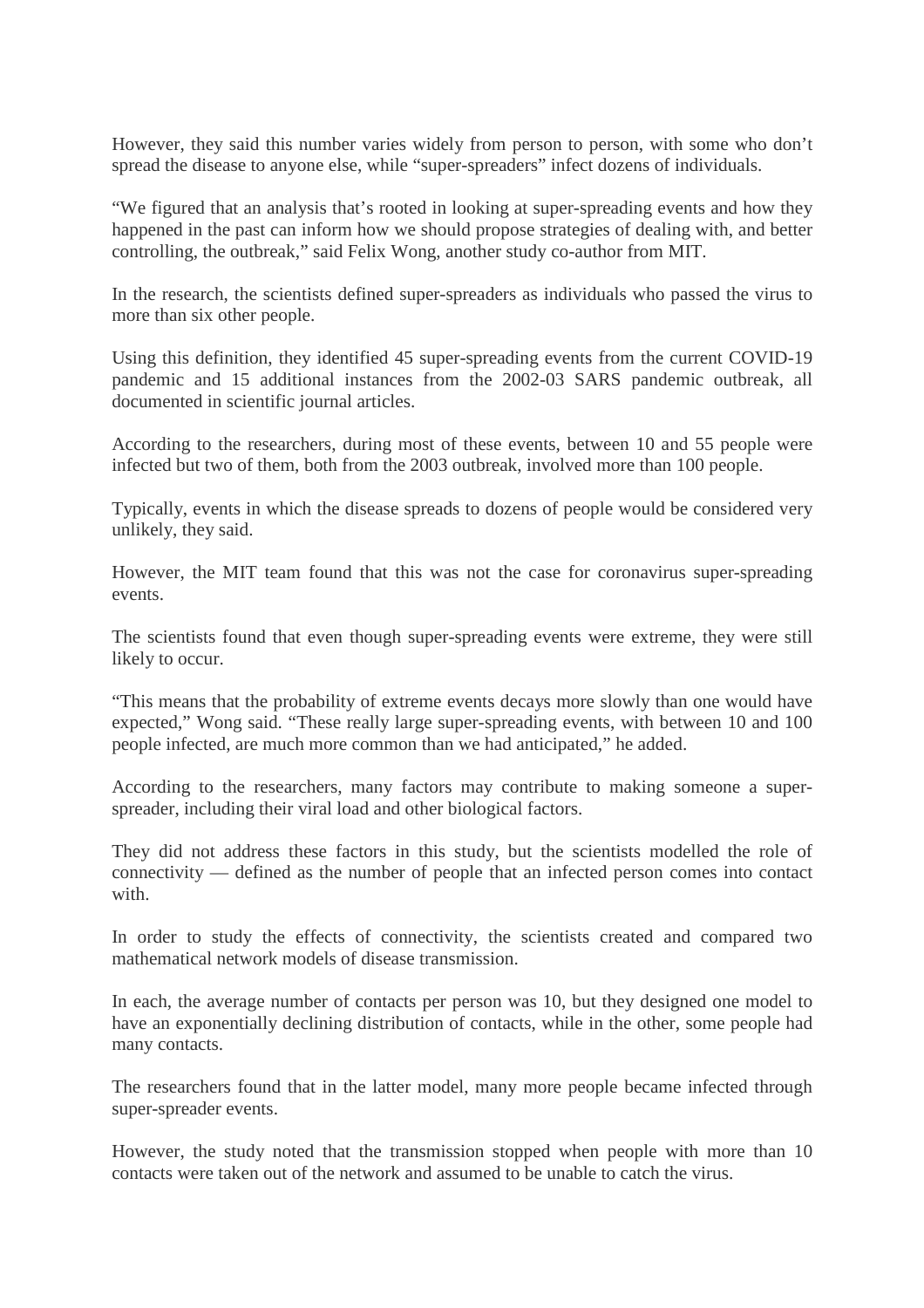Based on the results, the researchers said preventing super-spreading events could have a significant impact on the overall transmission of COVID-19.

"It gives us a handle as to how we could control the ongoing pandemic, which is by identifying strategies that target super-spreaders," Wong said. "One way to do that would be to, for instance, prevent anyone from interacting with over 10 people at a large gathering," he added.

#### **Depression, anxiety**

#### **Depression, anxiety are more frequently diagnosed in women: Study (New Kerala: 20201104)**

#### https://www.newkerala.com/news/2020/192700.htm

Women are more frequently diagnosed with depression and anxiety and the taking of prescribed psychotropic drugs is also significantly higher among them, suggests a new study.

Gender is a significant determining factor in mental health and in how it is managed by the healthcare services, according to recent studies conducted on the basis of health questionnaires completed in the Basque Autonomous Community (2018) and in Spain (2017), and on the Spanish sample corresponding to the European Health Survey (2014).

The UPV/EHU's research group OPIK, Social Determinants of Health and Demographic Change, is a multidisciplinary group comprising research personnel in the field of social and health sciences; it explores the social factors influencing health and disease in the population, social inequalities in health and the policies that have the potential to modify these social determinants in the interests of improving the health of the population.

What stands out in the analysis of these three databases is the higher prevalence of poor mental health among women of all ages and across all social groups; in addition, there is a multiplier effect due to the accumulation of experiences of inequality. This reality also appears to be unequal in terms of the age and socioeconomic level of the patients.

Amaia Bacigalupe, one of the authors of the study, asserts that "women are more frequently diagnosed with depression and anxiety and the taking of prescribed psychotropic drugs is also significantly higher, even if there is no difference with men with respect to mental health equality, diagnoses and frequency of visits to healthcare centres.

"All this could point to the existence of a medicalisation process of mental health in women, but interpreting its origin is complex since the processes involving the high prevalence of diagnosis and overprescription undoubtedly play a role, but maybe also due to infra-diagnosis and lower prescription rates in men".

Bacigalupe adds that these aspects should be tackled in greater depth in future studies.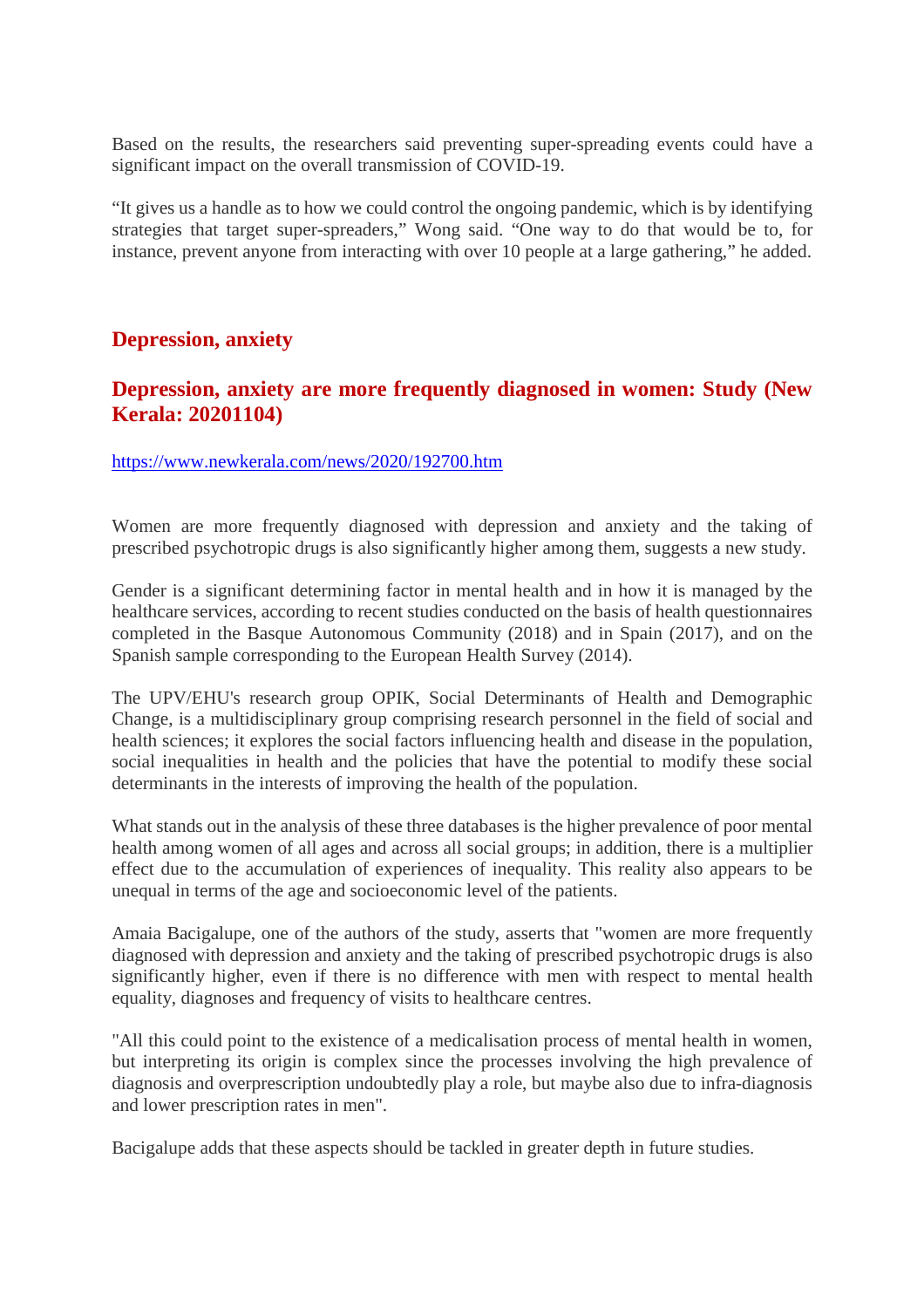Reducing gender inequalities

The research group highlights the fact that reducing gender inequalities in mental health will need to be the result of policy intervention on various levels. "There is a clear relationship between the degree of gender inequality in society and gender inequalities in mental health," says Amaia Bacigalupe.

"So all those policies designed to combat the discrimination endured by women on the labour market, in the responsibility for domestic and care work, in the use of time and, generally, relating to those that empower women on the basis of their greater political representation and making them more socially visible, will exert a positive effect on the reduction in mental inequalities between men and women".

Another aspect highlighted in the study is the need to make commitments starting from an institutional level and geared towards curbing the medicalisation of everyday malaise from a clear gender perspective. "In the field of mental health in which the medicalisation of malaise is especially common, far from addressing the cause of the problem, some problems of a social origin end up receiving psychiatric or psychological treatment," said the researcher in the Department of Sociology 2 at the UPV/EHU.

According to the study, it would also be necessary to encourage spaces for reflection in the clinical setting designed to help to collectively deconstruct certain aspects that have become natural in gender binarism and which have underpinned the definitions of psychopathology and its current treatment. Bacigalupe also says that "the actual incorporation into clinical practice of the biopsychosocial model, as well as the implementing of strategies to promote health and emotional well-being from a community health approach based on assets, could prevent the over-pathologization and over-medicalization of everyday malaise once a global view of how the social context influences health is acquired".

#### **Influenza**

**Researchers have developed a new artificial intelligence (AI) powered forecasting tool which will predict influenza outbreaks very easily.(New Kerala: 20201104)**

#### **https://www.newkerala.com/news/2020/192645.htm**

By incorporating location data, the AI system is able to outperform other state-of-the-art forecasting methods, delivering up to an 11 per cent increase in accuracy and predicting influenza outbreaks up to 15 weeks in advance.

"Past forecasting tools have sought to spot patterns by studying the way infection rates change over time but we used a graph neural network to encode flu infections as interconnected regional clusters," said study author Yue Ning from Stevens Institute of Technology in the US.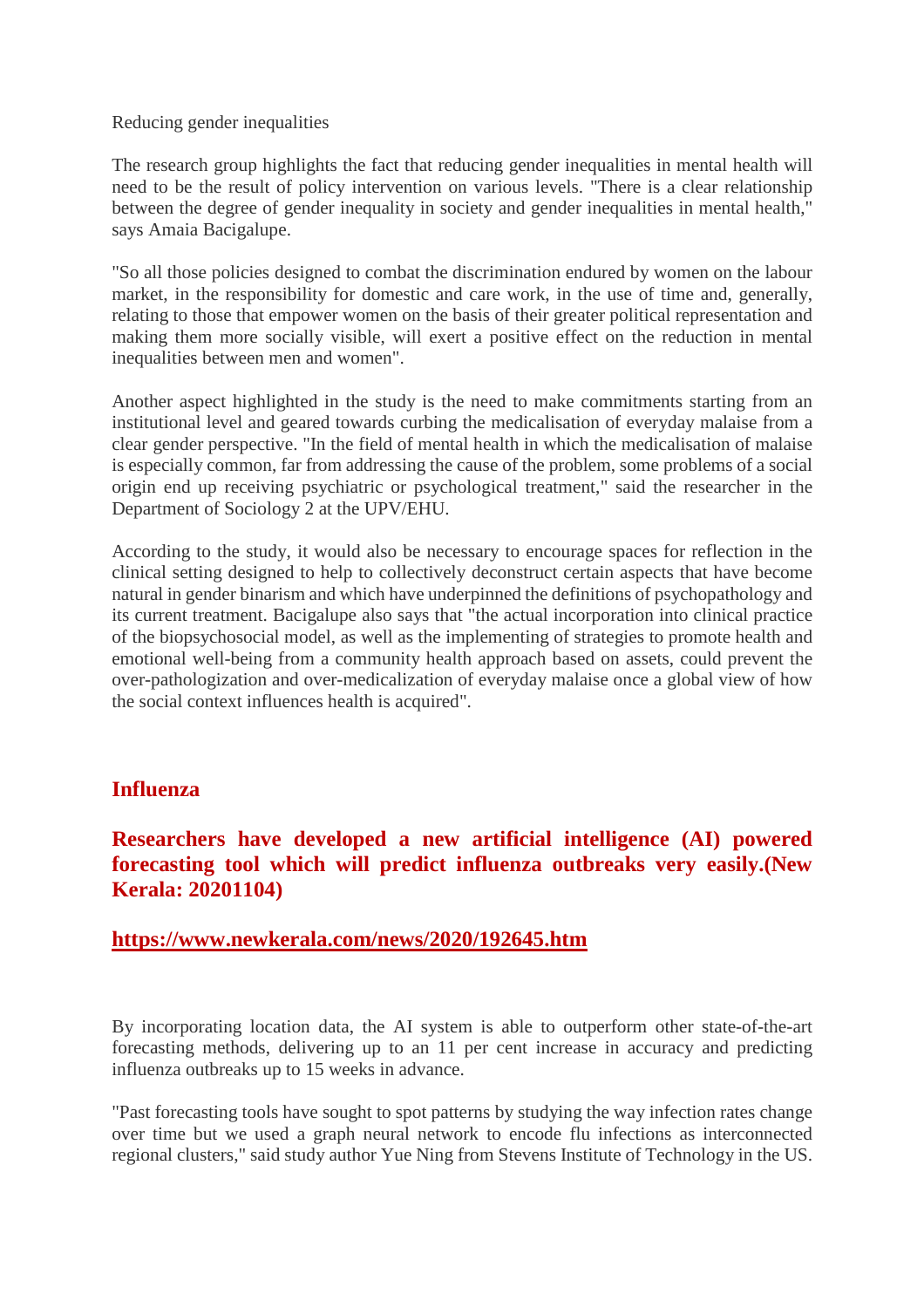It allows their algorithm to tease out patterns in the way influenza infections flow from one region to another, and also to use patterns spotted in one region to inform its predictions in other locations.

"Capturing the interplay of space and time lets our mechanism identify hidden patterns and predict influenza outbreaks more accurately than ever before," said Ning.

"By enabling better resource allocation and public health planning, this tool will have a big impact on how we cope with influenza outbreaks," Ning added.

The research team trained their AI tool using real-world state and regional data from the US and Japan, then tested its forecasts against historical flu data.

Other models can use past data to forecast flu outbreaks a week or two in advance, but incorporating location data allows far more robust predictions over a period of several months.

"Our model is also extremely transparent -- where other AI forecasts use 'black box' algorithms, we're able to explain why our system has made specific predictions, and how it thinks outbreaks in different locations are impacting one another," Ning explained.

So far, the AI tool hasn't been used in real-world health planning, but Ning said that it's just a matter of time until hospitals and policymakers begin using A.I. algorithms to deliver more robust responses to flu outbreaks. "

"Our algorithm will keep learning and improving as we collect new data, allowing us to deliver even more accurate long-term predictions," Ning said.

Their study was presented at the 29th ACM International Conference on Information and Knowledge Management.

#### **Ayurveda 'remarkable'**

#### **Ayurveda 'remarkable' for improving sleep disorder: AYUSH. (New Kerala: 20201104)**

https://www.newkerala.com/news/2020/192454.htm

If you have come across terrible effects of long-term sleep deprivation and missing out recommended seven to eight daily hours of sleep, there is some re-assurance coming your way from India's traditional healthcare regime Ayurveda.

Citing a study report, AYUSH Ministry on Tuesday said that the Ayurveda treatment has led to a remarkable improvement in the patient's condition in terms of sleep.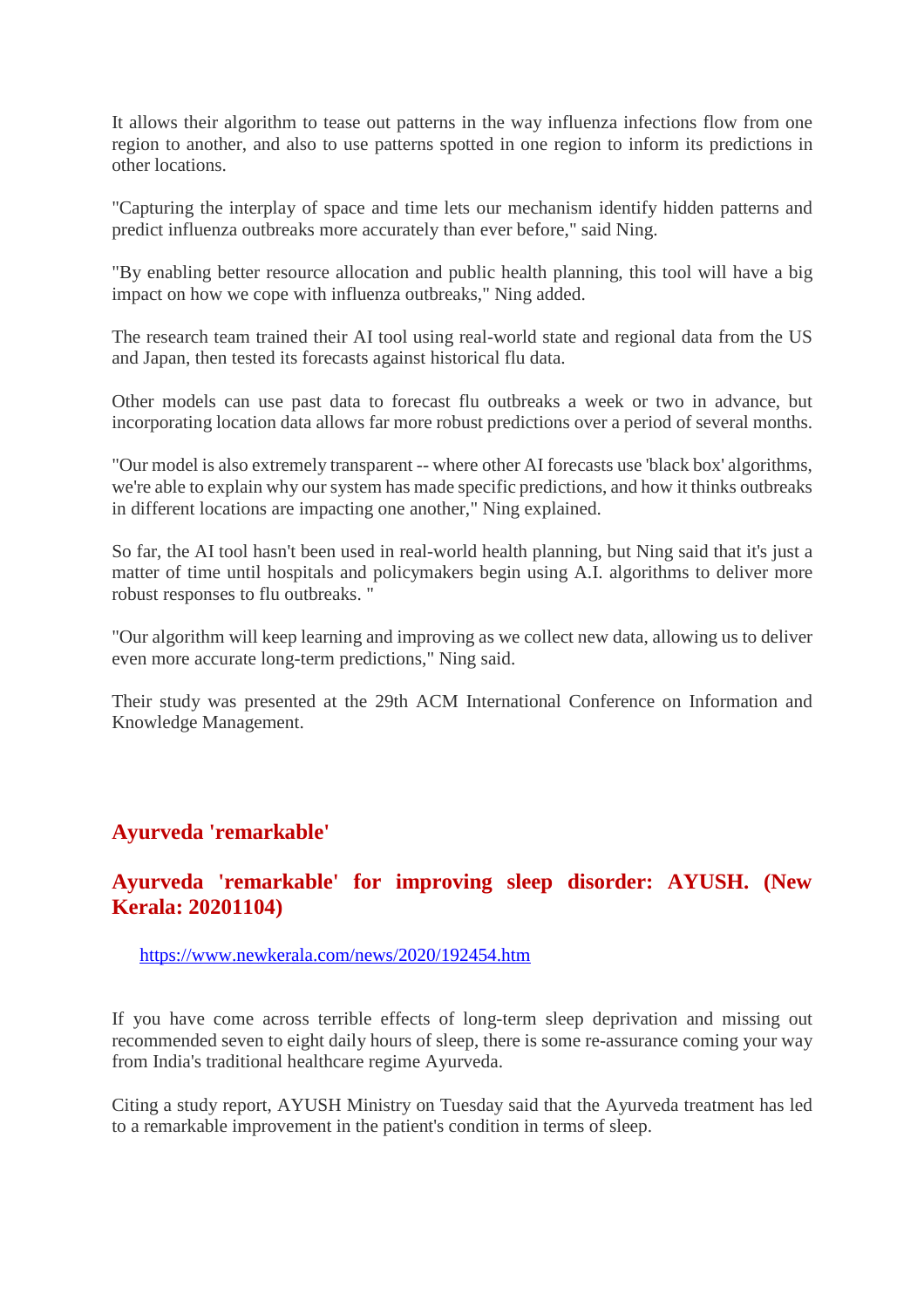The broad area of study called 'anidra' in Ayurveda deals with sleep-deprivation and related conditions, and it offers some time-tested solutions.

The study, Ministry said, included thorough examination and assessment grading before and after treatment of all the symptoms which were selected for assessment. This included yawning, drowsiness, fatigue and quality of sleep, and improvements were noticed in all the parameters.

The case study, thus, puts forward an instance of "Shirodhara with Ashwagandha Taila accompanied by Shamana Chikitsa" playing a beneficial role in the management of sleep deprivation.

The recent case study published in AyuHom, the research journal of North Eastern Institute of Ayurveda and Homeopathy, Shillong, has brought out new evidence in support of Ayurveda's efficacy in resolving 'anidra'- related issues, the Ministry said in a statement.

The case study is authored by Gopesh Mangal, Associate Professor and Head, PG Department of Panchkarma, National Institute of Ayurveda (NIA), Jaipur along with Nidhi Gupta and Pravesh Srivastava, both PG Scholars in the PG Department of Panchkarma at the NIA.

Medical Science has linked inadequate sleep to a number of health problems ranging from obesity to lowering of immunity. Ayurveda also considers sleep as extremely significant to health.

It is, in fact, described as one among the trayoupastambha or the three supportive pillars of life; as one of the essential dimensions for happiness and good life and it leads to a relaxed mental state.

Sleep deprivation can be clinically corelated with insomnia which is a common sleep problem worldwide, the Ministry said.

According to World Health Organization (WHO), health is a state of complete physical, mental or social well being and not merely the absence of disease. Sleep is one its essential prerequisites.

In the present times of erratic lifestyles, stress and other unpredictable environmental factors, the Ministry said, quality of sleep has deteriorated for a large number of people.

According to the estimates of the National Sleep Foundation of America, one-third of people the world over suffer from sleep disorders.

#### **Nanoparticle vaccine**

#### **Nanoparticle vaccine candidate for Covid produces antibodies: Study (New Kerala: 20201104)**

https://www.newkerala.com/news/2020/192446.htm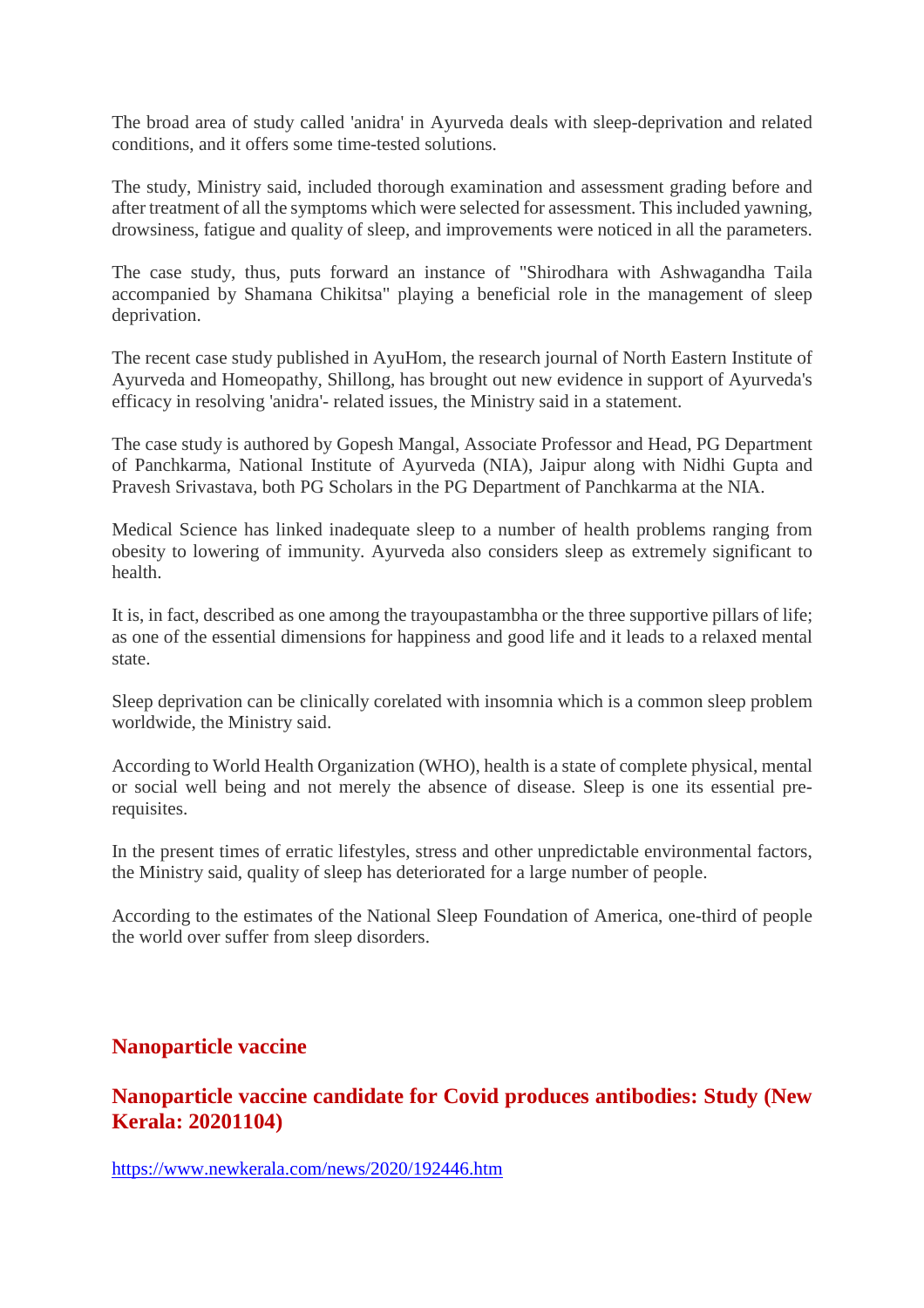An innovative nanoparticle vaccine candidate for the Covid-19 virus produces virusneutralizing antibodies in mice at levels 10X greater than is seen in people who have recovered from the infections, say researchers.

Designed by scientists at the University of Washington School of Medicine in Seattle, the vaccine candidate has been transferred to two companies for clinical development.

Compared to vaccination with the soluble SARS-CoV-2 Spike protein, which is what many leading Covid-19 vaccine candidates are based on, the new nanoparticle vaccine produced ten times more neutralizing antibodies in mice, even at a six-fold lower vaccine dose.

"We hope that our nanoparticle platform may help fight this pandemic that is causing so much damage to our world. The potency, stability, and manufacturability of this vaccine candidate differentiate it from many others under investigation," said study authors from the University of Washington.

The data, published in the journal Cell, also show a strong B-cell response after immunization, which can be critical for immune memory and a durable vaccine effect.

When administered to a single nonhuman primate, the nanoparticle vaccine produced neutralizing antibodies targeting multiple different sites on the Spike protein.

Researchers say this may ensure protection against mutated strains of the virus, should they arise. The Spike protein is part of the coronavirus infectivity machinery.

The vaccine candidate was developed using structure-based vaccine design techniques invented at UW Medicine.

It is a self-assembling protein nanoparticle that displays 60 copies of the SARS-CoV-2 Spike protein's receptor-binding domain in a highly immunogenic array.

The molecular structure of the vaccine roughly mimics that of a virus, which may account for its enhanced ability to provoke an immune response.

"Hundreds of candidate vaccines for Covid-19 are in development around the world. Many require large doses, complex manufacturing, and cold-chain shipping and storage," the researchers wrote.

"An ultrapotent vaccine that is safe, effective at low doses, simple to produce and stable outside of a freezer could enable vaccination against Covid-19 on a global scale," they noted.

#### **High vitamin D pregnancy**

#### **High vitamin D pregnancy linked to greater child IQ: Study (New Kerala: 20201104)**

https://www.newkerala.com/news/2020/192378.htm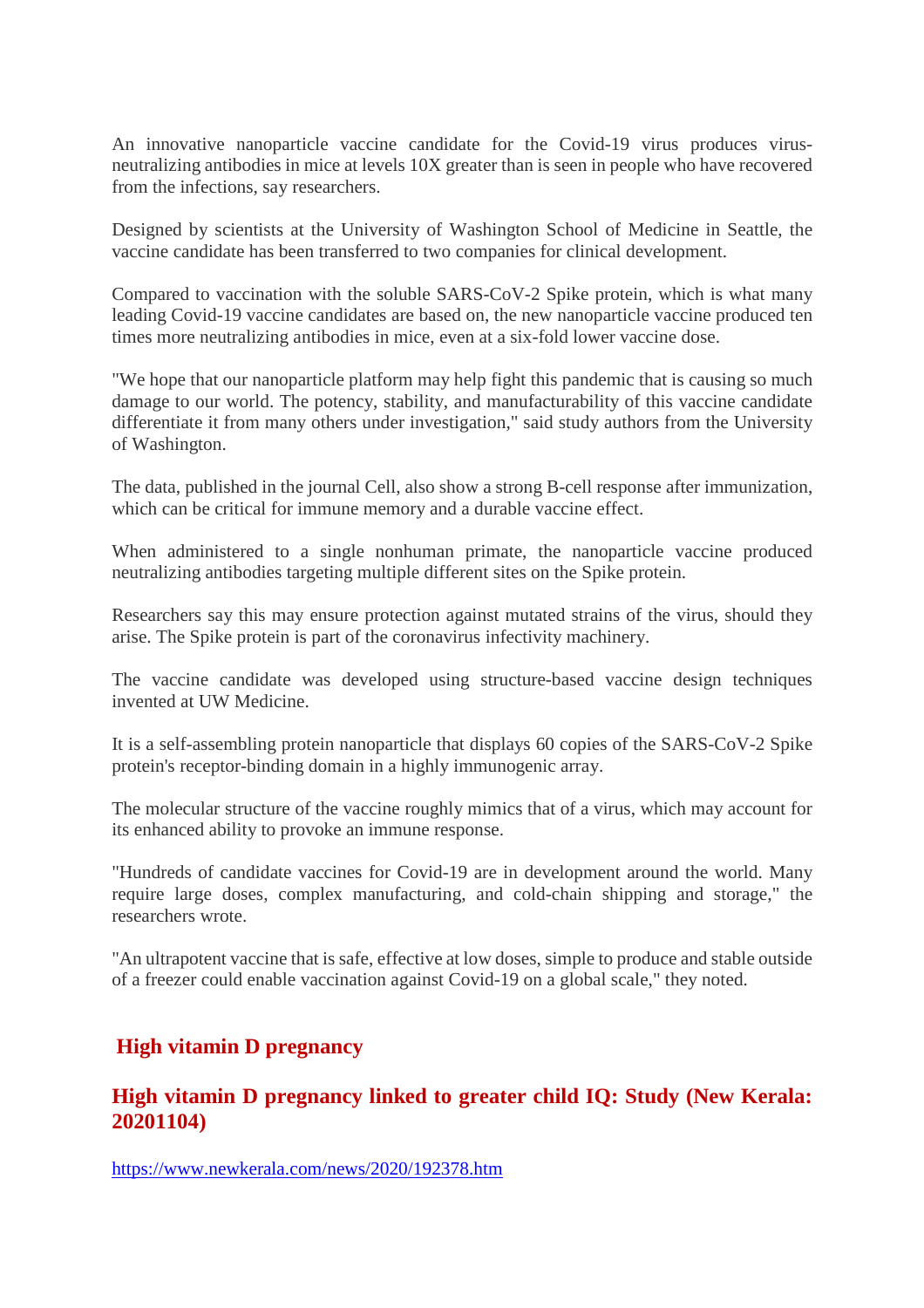Researchers have found that mothers' vitamin D levels during pregnancy were associated with their children's IQ, suggesting that higher vitamin D levels in pregnancy may lead to greater childhood IQ scores.

A mother's vitamin D supply is passed to her baby in utero and helps regulate processes including brain development, the study, published in the Journal of Nutrition, reported.

According to the researchers, vitamin D deficiency is common among the general population as well as pregnant women, but 'Black' women are at greater risk.

"Melanin pigment protects the skin against sun damage, but by blocking UV rays, melanin also reduces vitamin D production in the skin," said study lead author Melissa Melough from the Seattle Children's Research Institute in the US.

"Our work brings greater awareness to this problem, shows the long-lasting implications of prenatal vitamin D for the child and their neurocognitive development," Melough added.

According to the study, as many as 80 per cents of Black pregnant women in the US may be deficient in vitamin D.

Of the women who participated in the study, approximately 46 per cent of the mothers were deficient in vitamin D during their pregnancy, and vitamin D levels were lower among Black women compared to White women.

The researchers recruited pregnant women to join the study starting in 2006 and collected information over time about their children's health and development.

After controlling for several other factors related to IQ, higher vitamin D levels in pregnancy were associated with higher IQ in children ages 4 to 6 years old.

Although observational studies like this one cannot prove causation, the research team believes that the findings have important implications and warrant further research.

"People aren't making up that gap through sun exposure or supplementation, people will probably become deficient," the study author wrote,

Foods that contain higher levels of vitamin D include fatty fish, eggs and fortified sources like cow's milk and breakfast cereals.

Additional research is needed to determine the optimal levels of vitamin D in pregnancy, but Melough hopes this study will help to develop nutritional recommendations for pregnant women.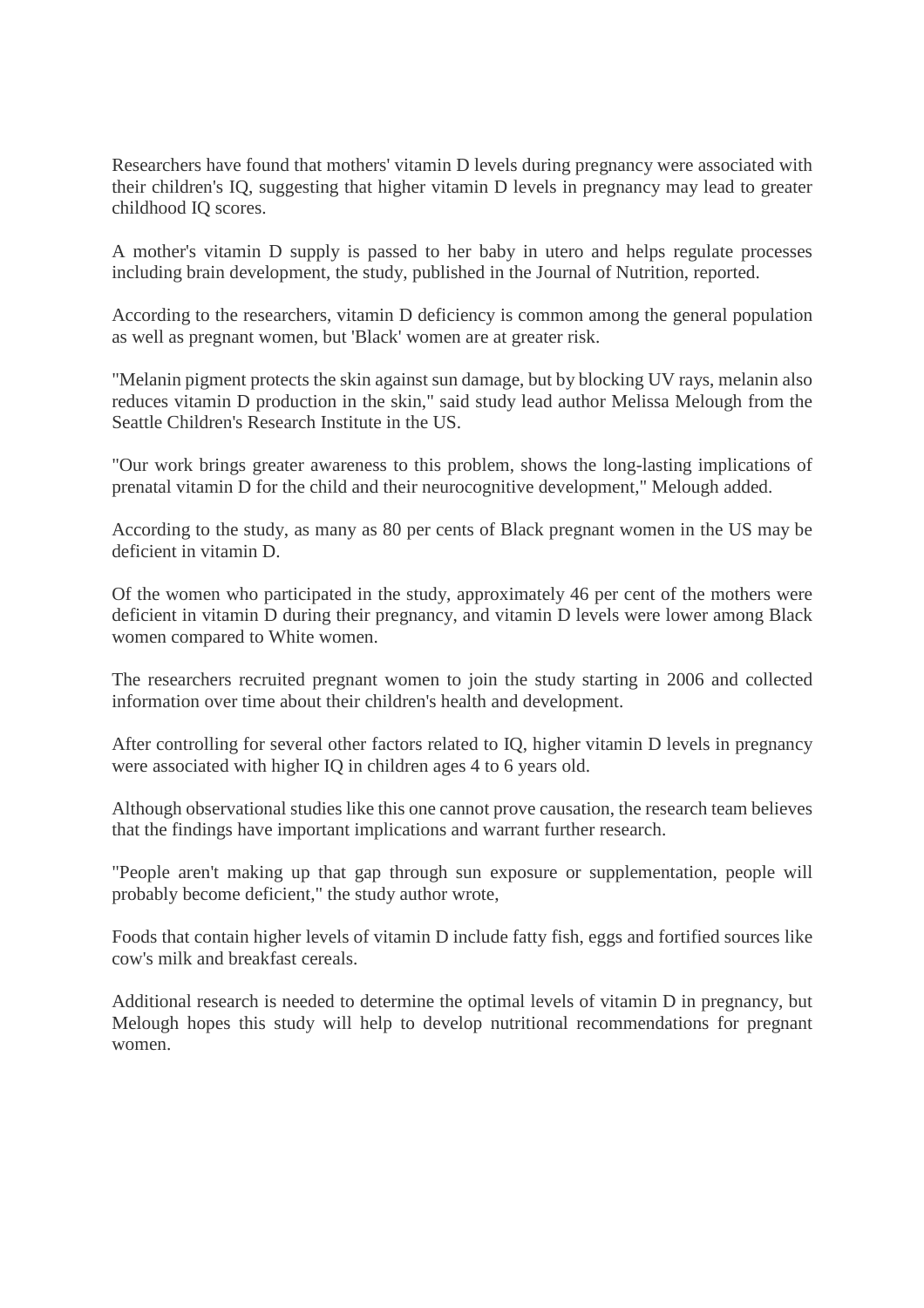#### **7 'forms of disease'**

#### **Scientists identify 7 'forms of disease' in mild Covid-19 New Kerala: 20201104)**

#### https://www.newkerala.com/news/2020/192317.htm

Researchers have shown that there are 'seven forms of disease in mild Covid-19' that leaves behind significant changes in the immune system, even after 10 weeks of contracting the infection.

They identified seven groups of symptoms as "flu-like symptoms (with fever, chills, fatigue and cough), common cold-like symptoms (with rhinitis, sneezing, dry throat and nasal congestion), joint and muscle pain.

"Eye and mucosal inflammation, lung problems (with pneumonia and shortness of breath), gastrointestinal problems (including diarrhoea, nausea and headache) and loss of sense of smell and taste and other symptoms."

"These findings could play a significant role in the treatment of patients and in the development of a potent vaccine," said study authors from the Medical University of Vienna in Austria.

In a study, published in the journal Allergy, the research team examined convalescents and 98 healthy individuals in the control group and were able to show that various symptoms related to Covid-19 occur in symptom groups.

"In the latter group we found that loss of smell and taste predominantly affects individuals with a 'young immune system', measured by the number of immune cells (T lymphocytes) that have recently emigrated from the thymus gland," said study author Winfried F. Pickl.

At the same time, the scientists established that Covid-19 leaves behind long detectable changes in the blood of convalescents, very similar to a fingerprint.

"Our findings contribute to a better understanding of the disease and help us in the development of potential vaccines since we now have access to promising biomarkers and can perform even better monitoring," the scientists wrote.

#### **India's COVID-19 trajectory**

#### **Signs of easing: On India India's COVID-19 trajectory's COVID-19 fight (The Hindu: 20201104)**

https://www.thehindu.com/opinion/editorial/signs-of-easing-the-hindu-editorial-on-indiascovid-19-trajectory-showing-a-downward-trend/article32998587.ece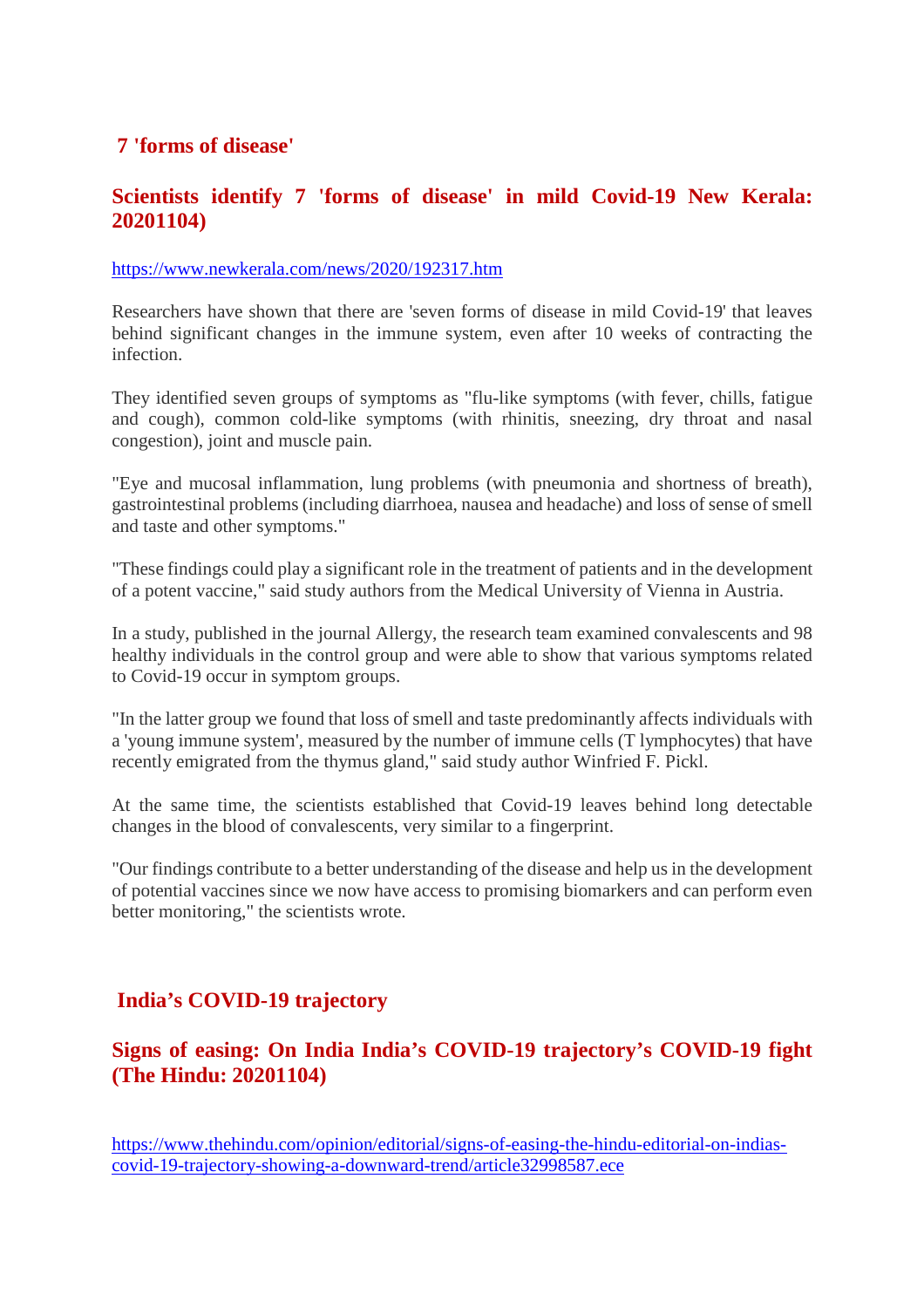India's COVID-19 trajectory shows a downward trend, but there is no room for complacency After reporting over 97,650 novel coronavirus cases on September 11, the largest number ever reported on a single day by any country till then (the U.S. registered 99,780 cases on October 30), India has been witnessing a steady fall in daily fresh cases reported since mid-September. Since October 25, there have been fewer than 50,000 new cases every day, except on one. More importantly, the reduction in daily cases has continued despite no appreciable drop in overall testing numbers, a trend quite pronounced in States that bore the brunt of the pandemic — Maharashtra, Andhra Pradesh, and Tamil Nadu. It is quite clear that the pandemic has peaked by spreading through the major densely populated cities, leaving lakhs infected and thousands dead, but there is a definite slowing down in these areas. Since August, cases had already started to pile up beyond urban areas in rural districts. It is unclear whether the drop in daily cases and deaths registered in the urban areas is playing itself out similarly in rural areas as well, as unlike urban areas, the protocols for testing, treatment, isolation are not as diligently followed because of gaps in the rural health infrastructure across States. This is something State Health Departments need to follow up on.

#### Related Topics

Comments will be moderated by The Hindu editorial team.

Comments that are abusive, personal, incendiary or irrelevant cannot be published.

Please write complete sentences. Do not type comments in all capital letters, or in all lower case letters, or using abbreviated text. (example: u cannot substitute for you, d is not 'the', n is not 'and').

We may remove hyperlinks within comments.

Please use a genuine email ID and provide your name, to avoid rejection.

In This PackageYOU ARE READINGSigns of easing: On India's COVID-19 fightHas India passed the COVID-19 peak?Sooner, better: On indigenously developed COVID-19 test kitsThe battered Puja economyOutline of a pandemic fight, by and for citizensPandemics and the collective consciousnessVaccines with a global common good guaranteeSaving lives under the long shadow of the pandemicUntil vaccine: On Unlock 5The challenge of changing health behaviourWeighing the costs: On COVID-19 vaccineThe slow and frustrating journey of recovering from COVID-19Health worker safety deserves a second lookUnlocking campuses: On UGC's revised academic calendarRecovery from COVID-19 can be a struggleUniting to combat COVID-19Coronavirus fears and preconception adviceAn agriculture-led revival as flawed claimA necessary pause: On the COVID-19 vaccine raceThe uncertainties over COVID-19 numbersThe challenges in counting the deadCOVID-19 deaths may be higher than reportedThe many challenges in estimating deathsAlone at the top: On India's COVID-19 numbersThe participants we need in Phase 3 trialsDifferential impact of COVID-19 and the lockdownMore than a vaccine, it is about vaccinationCOVID-19 and a country club India must leaveA quest for order amid cyber insecurityAdopting a public systems approach to COVID-19Milestone of a million: On India's COVID-19 numbersTesting times: On university examsPredictions, pandemics and public healthIt's time to flatten the pandemic stereotypingViral outrage only spikes the dataSending the right messageNeeded: Clear testing dataThe social contract needs to be rewrittenThe pandemic is about eyes shutJoblessness and opportunity in Tamil NaduGreen-lighting ecological decimation amidst a pandemicCOVID-19 has no religionA case for extension: On rural jobs schemeSurely, even if slowly: On a COVID-19 vaccineBend it like Italy: On flattening the COVID-19 curvePromise and delivery: On India's first COVID-19 vaccineStates hold the key: On Unlock 2.0PCR testing is a doubleedged swordScience vs nonsense: On Patanjali's COVID-19 claimShut and open: On tennis during the pandemicThe perils of follow the leader syndromeThe many questions about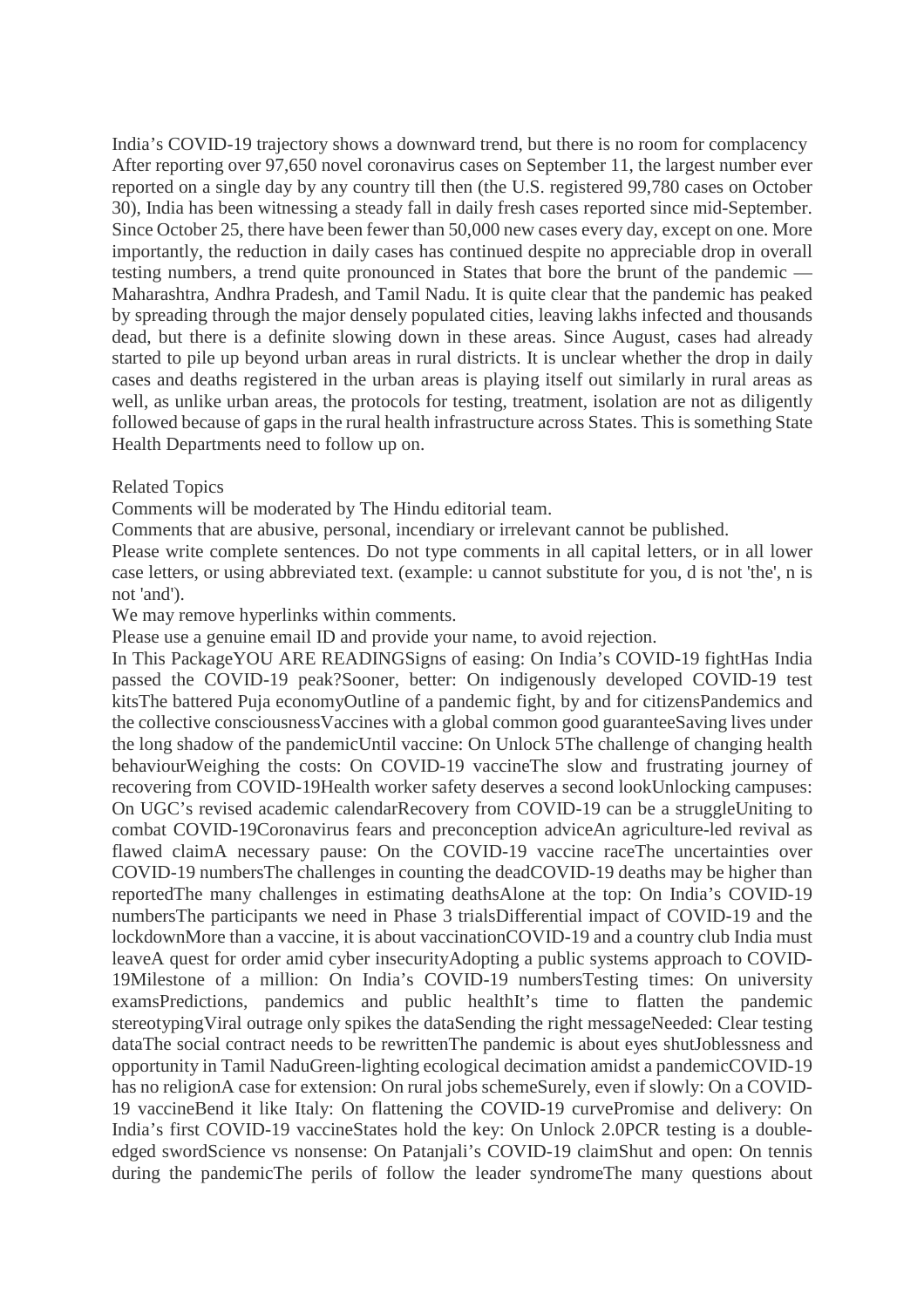FavipiravirIn new lockdown, a second chance for Tamil NaduUnited front in Delhi: On Kejriwal government-Centre camaraderieA prescription of equitable and effective careMultilateralism post COVID-19Making public transport safe during COVID-19A better rate: On COVID-19 recoveryLook back in relief: On the migrant labour crisisNeeded, a transfusion for public health careWrong priorities: On keeping religious places open during a pandemicCrossing the line: On Delhi's decision to limit health servicesProfit, not profiteering: On regulation of COVID-19 testing chargesIn Persian Gulf littoral, cooperative security is keyPaging the private sector in the COVID fightCurves and recoveries: On India's coronavirus numbersIndia's Parliament is missing in actionAxing the economy's trunkScripting a new narrative for COVID controlOpen with caution: On Unlock 1It's time for a universal basic income programme in IndiaThe waning of subaltern solidarity for HindutvaExport blocks: On India's trade amid the pandemicA moment to trust the teacherThe echo of migrant footfalls and the silence on policyEnjoying the fruits of their labourHelping supply chains recoverThe heavy burden of social sufferingAn effective lockdownThe lockdown has highlighted stark inequalitiesWill sport be the same in empty stadia?Cinema after COVID-19The eternal longing for the distant homeWorking safely: On workplaces during the pandemicA hole in the whole: On health sector woesChina, better prepared for the post-COVID worldHow public health boosts an economyKeep it retrospectiveBacking the 'angels in white coats'Standstill: On opening of stadia for trainingFlawed stimulus is justice deniedWe need social physiciansA callous responsePeaking: On India's coronavirus tallyFarm gate in focus: On amending Essential Commodities ActA question of quarantine: On migrant workers and other travellersTASMAC tribulations: On Tamil Nadu liquor saleThe pandemic and the challenge of behaviour changeOne for the poor: On Centre's corona packageLockdown syndrome: On virus-induced economic crisisAre India's labour laws too restrictive?Stop the return to laissezfaireStates cannot be left to the Centre's mercyLocal motif: On Modi's call for selfrelianceLiquidity lifeline: On Nirmala's MSME packageA plan to revive a broken economyProvide income support, restore jobsPerilous state: On State financesCOVID-19 and<br>the path aheadReaffirm cooperative federalismRiding roughshod over State the path aheadReaffirm cooperative federalismRiding roughshod over State governmentsTragedy on the tracks: On the killing of 16 migrant workersComing to terms: On India refusing to admit community transmissionThe trends shaping the post-COVID-19 worldThe epidemic and ensuring safety in courtsResponding to COVID-19 at the grassrootsThe face of exploitationContempt for labour: On dilution of labour lawsSlower growth and a tighter fiscalBack home: On return of Indian expatriatesBlame game: On Donald Trump's anti-China rhetoric over COVID-19Resuscitating multilateralism with India's helpA war-like state and a bond to the rescueFear and loathing in the land of the freeEveryone wants a good stimulusRent control amidst pandemicSlow release: On lockdown 3.0No comfort in numbers: On Bengal's coronavirus casesPandemics without borders, South Asia's evolutionIndia's disease surveillance system needs a rebootNo relief for the nowhere peopleBRICS against COVID-19Recovering early: On India's COVID-19 patientsIt's about food, nutrition and livelihood securityTaiwan's coronavirus protocol shows how it is doneNeeded: a pandemic patent poolGetty Images/iStockphotoPlasma therapy is no silver bulletTake care of yourself too, fellow journalistsStrategic shift: On home isolation of mild coronavirus casesCoping with today, planning for tomorrowNo end in sight: On India's coronavirus strategyVividly imagining the life of migrant workersA task for South AsiaPrivacy concerns during a pandemicUnlocking justice in the lockdownSafe return: On migrant worker distressThe outline of another pandemic combat strategyPandemic and panic: On Tamil Nadu's five-city lockdownProtecting the poor from becoming poorerDid SARS-CoV-2 begin from a lab?Protection for protectors: On safety of healthcare workersRapid failures: On antibody testing kitsThe COVID-19 paradox in South AsiaFishing in troubled waters during a pandemicHow will India emerge out of the lockdown?Making doctors wash handsLocked out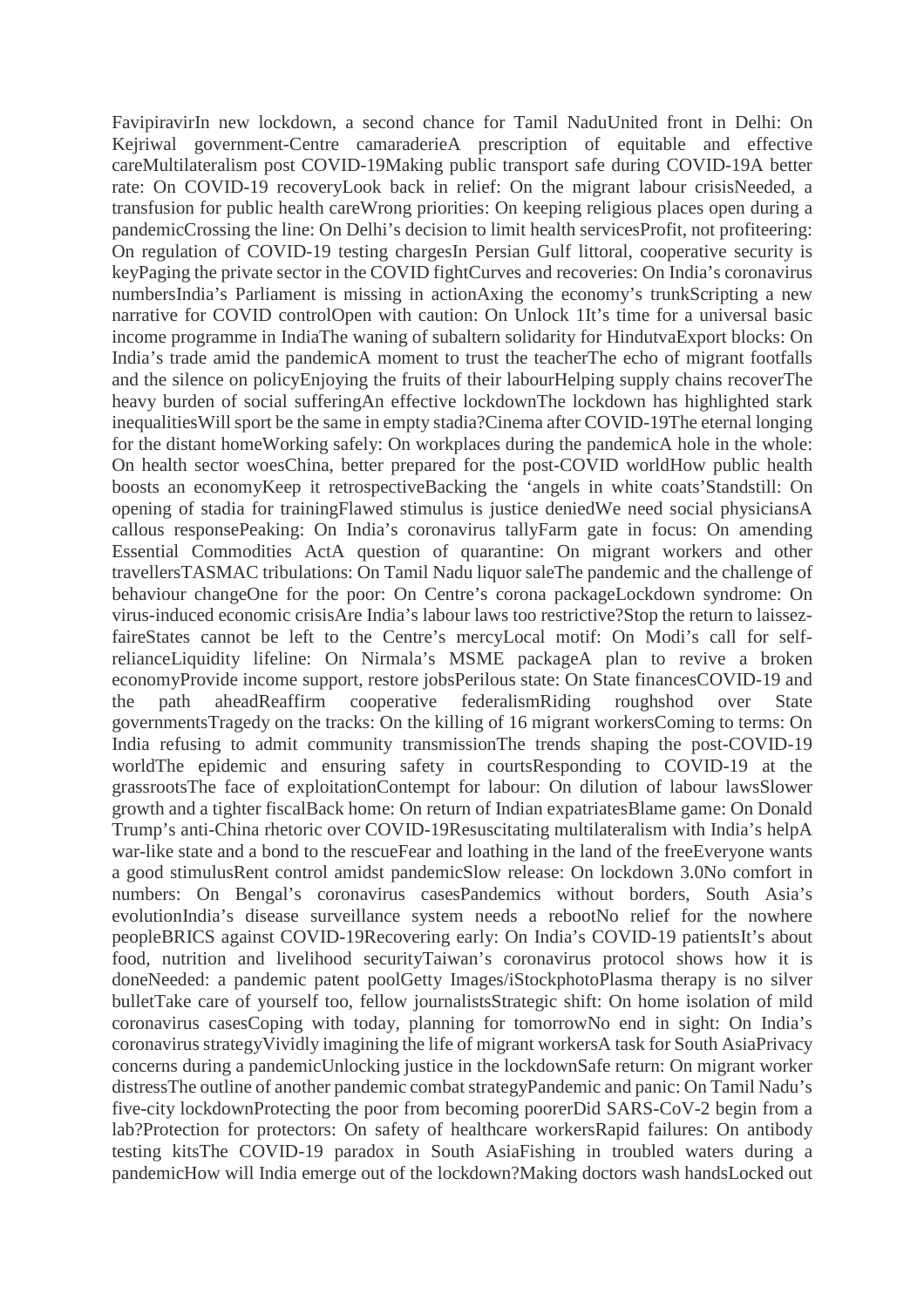of cities, homes and livelihoodsScript of unity: On coronavirus and social prejudicesExploiting a pandemic: On Trump's immigration policyThe village is still relevantA time for planetary solidarityThere may be no going backNo transparency in West BengalFocus on the curve: On India's COVID-19 numbersEconomy in lockdown: On India's worst case scenarioA shot of hope with a game changing vaccineCaught in the heightened arc of communal polemicsSinging the corona tuneHelping a lending hand: On RBI's second lockdown stimulusA season of change: On IMD forecast systemA virus, social democracy, and dividends for KeralaAcross the gulf: On stranded Indian workersVirtual reality: On telemedicineA blueprint to revive the economyA case to use JEE-Main instead of JEE-Advanced this yearWill the aviation industry recover from the pandemic?Data-driven reporting during COVID-19Stress test: On revised lockdown guidelinesDisastrous decision: On Trump halting funds to WHOCease the distractions, seize the moment Getting the containment strategy in India rightIn India's response, a communications failureHarmonising with natureEnd the harassment of farmers nowA narrowing window: On extension of lockdownCorona bond: On Eurozone COVID-19 rescue packageHalting the march of rumoursPolls during a pandemicThe pandemic and the contours of a health responseEconomic liberalisation and its faultsInvasive, alien, most fearsomeTrade in tatters: On the global slumpWanted, a collective national endeavourDisingenuous and no antidoteCOVID-19 and the crumbling world orderWomen's safety during lockdownLives and livelihoods: On economy after lockdownStage fright: On denying community transmissionTeam India and winning the pandemic battleIn time of need: On hydroxychloroquine exportWill COVID-19 affect the course of globalisation?Finding a scapegoat in WHOCurating news for children during pandemicA time for extraordinary actionFor better use: On MPLADS fundsNeeded, greater decentralisation of powerA key arsenal in rural India's pandemic fightPreparing for exit: On lifting the lockdownSanctions and pandemic: On America's Iran policy'A script of action, responsibility and compassion': Chief Minister Ashok Gehlot writes on Rajasthan's fight against COVID-19Taking a long view of the pandemic fightTen questions posed by the virusA different economic approachWhy healthcare workers above 60 should be 'benched'Enemy at the gates: On Kerala-Karnataka border rowReducing farm distress during a pandemicWhy everyone should wear masksThe criticality of community engagementA niggardliness that is economically unwarrantedThe spectre of a post-COVID-19 worldLight and sound: On Narendra Modi's 9-minute light ceremonyA million and counting: On global coronavirus spreadSafe forests, safe people: On diseases of animal originQuarantine and the lawMaking the private sector care for public healthLooking east to contain COVID-19Limits to rugged individualismUncritical endorsement: On exodus of migrant workers and the Supreme CourtBeyond the blame game: On the Tablighi Jamaat episodeA long road: On India's 21-day coronavirus lockdownThe missing notes: On politics and the fight against COVID-19China's zero: On China's lead in containing coronavirusUnprecedented step: On Wuhan lockdownThe return of the expertLessons from HubeiA pandemic in an unequal IndiaFaith can't override public healthDevising a people-centric response to COVID-19Karnataka CM writes on how the State is fighting the pandemicTamil Nadu CM writes on how the State is stopping the pandemic in its tracksThe hunt for a cure begins with telling the truthCOVID-19 and a city's anatomyLong live the nation-stateThe COVID cycleCoronavirus | The worst of times, the best of timesIt's also a fight against punitive measuresThe age of the neoliberal virusThe deep void in global leadershipThinking national, acting localEvery man is a part of the mainBeyond social

#### **Coronavirus (Hindustan: 20201104)**